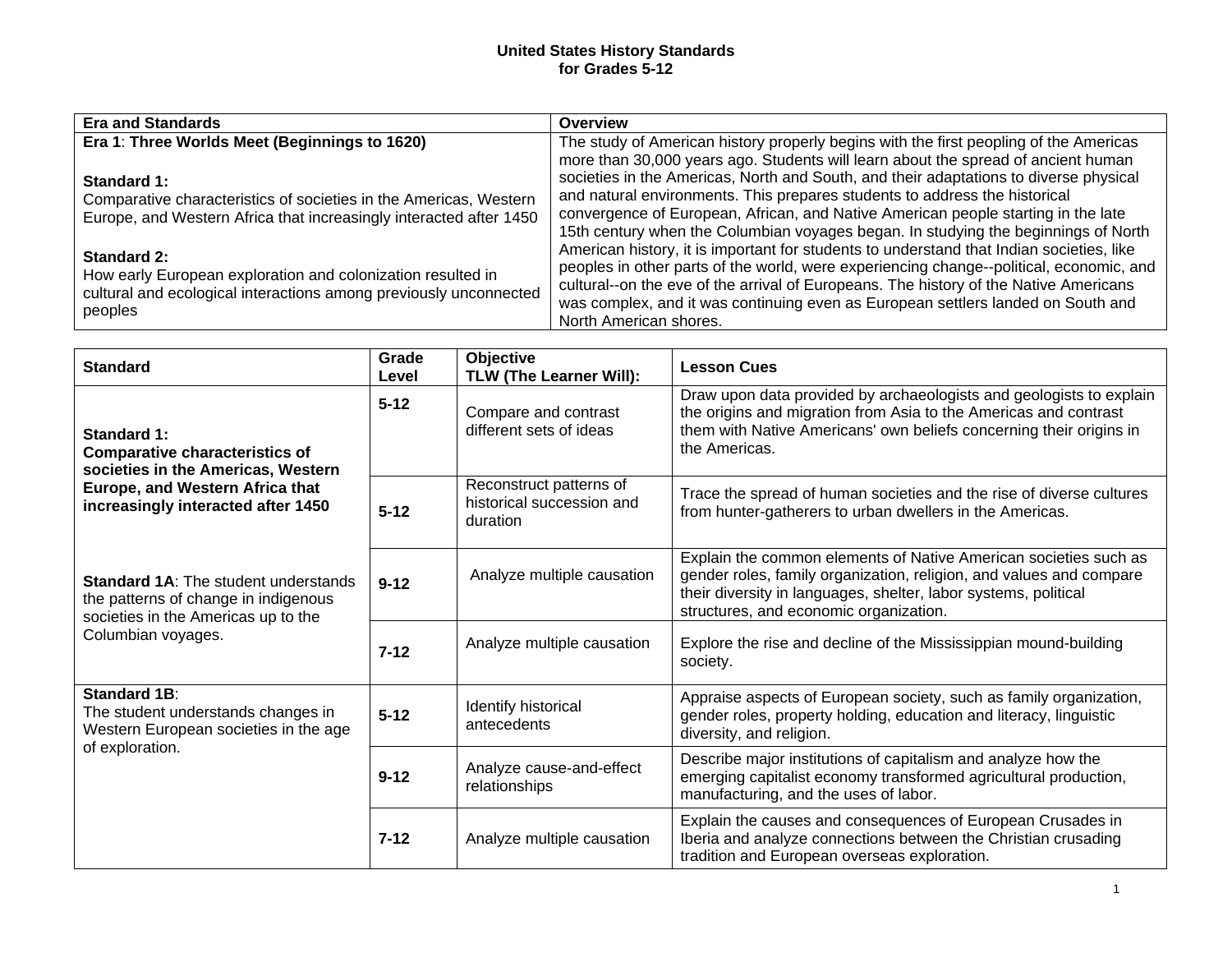| <b>Standard</b>                                                                                                                                                                              | Grade<br>Level | Objective<br>TLW (The Learner Will):                       | <b>Lesson Cues</b>                                                                                                                                                            |
|----------------------------------------------------------------------------------------------------------------------------------------------------------------------------------------------|----------------|------------------------------------------------------------|-------------------------------------------------------------------------------------------------------------------------------------------------------------------------------|
|                                                                                                                                                                                              | $7 - 12$       | Explain the influence of<br>ideas                          | Explain dissent within the Catholic Church and analyze the beliefs<br>and ideas of leading religious reformers.                                                               |
|                                                                                                                                                                                              | $9 - 12$       | Identify historical<br>antecedents                         | Analyze relationships among the rise of centralized states, the<br>development of urban centers, the expansion of commerce, and<br>overseas exploration.                      |
|                                                                                                                                                                                              | 5-12           | Draw upon data in historical<br>maps                       | Describe the physical geography of West and Central Africa and<br>analyze its impact on settlement patterns, cultural traits, and trade.                                      |
|                                                                                                                                                                                              | $9 - 12$       | Analyze multiple causation                                 | Describe general features of family organization, labor division,<br>agriculture, manufacturing, and trade in Western African societies.                                      |
| <b>Standard 1C:</b> The student understands<br>developments in Western African<br>societies in the period of early contact<br>with Europeans.                                                | $7 - 12$       | Examine the influence of<br>ideas                          | Describe the continuing growth of Islam in West Africa in the 15th<br>and 16th centuries and analyze interactions between Islam and local<br>religious beliefs and practices. |
|                                                                                                                                                                                              | $9 - 12$       | Analyze multiple causation                                 | Analyze varieties of slavery in Western Africa and the economic<br>importance of the trans-Saharan slave trade in the 15th and 16th<br>centuries.                             |
|                                                                                                                                                                                              | $9 - 12$       | Analyze cause-and-effect<br>relationships                  | Analyze the varying responses of African states to early European<br>trading and raiding on the Atlantic African coast.                                                       |
| <b>Standard 1D:</b> The student understands<br>the differences and similarities among<br>Africans, Europeans, and Native<br>Americans who converged in the<br>western hemisphere after 1492. | $5 - 12$       | Compare and contrast<br>different political systems        | Compare political systems, including concepts of political authority,<br>civic values, and the organization and practice of government.                                       |
|                                                                                                                                                                                              | $5 - 12$       | Compare and contrast<br>different social organizations     | Compare social organizations, including population levels,<br>urbanization, family structure, and modes of communication.                                                     |
|                                                                                                                                                                                              | 5-12           | Compare and contrast<br>different economic<br>institutions | Compare economic systems, including systems of labor, trade,<br>concepts of property, and exploitation of natural resources.                                                  |